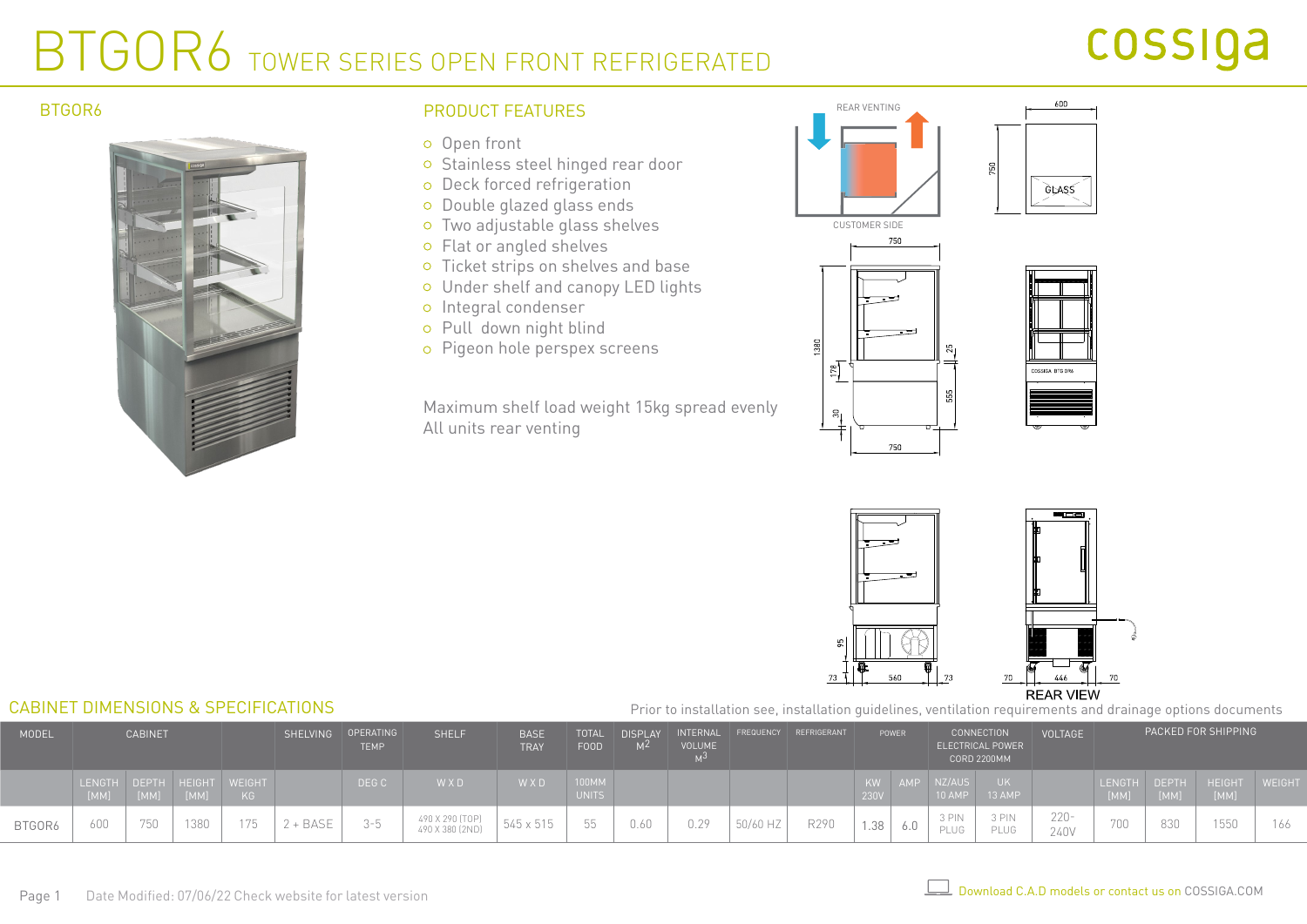### BTGOR9 TOWER SERIES OPEN FRONT REFRIGERATED

## cossiga



#### BTGOR9 **ELACTER BTGORS** PRODUCT FEATURES **FRODUCT EXAMPLE AND A REAR VENTING**

- o Open front
- o Stainless steel hinged rear doors
- o Deck forced refrigeration
- o Double glazed glass ends
- Two adjustable glass shelves
- Flat or angled shelves
- o Ticket strips on shelves and base
- Under shelf and canopy LED lights
- o Integral condenser
- Pull down night blind
- Pigeon hole perspex screens

Maximum shelf load weight 15kg spread evenly All units rear venting







900



#### CABINET DIMENSIONS & SPECIFICATIONS Prior to installation see, installation guidelines, ventilation requirements and drainage options documents

| <b>MODEL</b> |               | <b>CABINET</b> |                      |                       |      | SHELVING OPERATING<br><b>TEMP</b> | <b>SHELF</b>                       | <b>BASE</b><br><b>TRAY</b> | <b>TOTAL</b><br>FOOD  | <b>DISPLAY</b><br>M <sup>Z</sup> | <b>VOLUME</b> |          | INTERNAL FREQUENCY REFRIGERANT | POWER      |     | <b>CONNECTION</b><br>ELECTRICAL POWER<br><b>CORD 2200MM</b> |                      | <b>VOLTAGE</b>  | PACKED FOR SHIPPING |                      |                       |             |
|--------------|---------------|----------------|----------------------|-----------------------|------|-----------------------------------|------------------------------------|----------------------------|-----------------------|----------------------------------|---------------|----------|--------------------------------|------------|-----|-------------------------------------------------------------|----------------------|-----------------|---------------------|----------------------|-----------------------|-------------|
|              | <b>LENGTH</b> | [MM]           | DEPTH HEIGHT<br>[MM] | <b>WEIGHT</b><br>KG . |      | DEG C                             | W X D                              | W X D                      | 100MM<br><b>UNITS</b> |                                  |               |          |                                | KW<br>230V | AMP | NZ/AUS<br>10 AMP                                            | 13 AMP               |                 | LENGTH<br>[MM]      | <b>DEPTH</b><br>[MM] | <b>HEIGHT</b><br>[MM] | <b>WEIG</b> |
| BTGOR9       | 900           | 750            | 1380                 | 224                   | BASE | ミート                               | 790 X 290 (TOP)<br>790 X 380 (2ND) | 845 x 515                  | 114                   | 0.96                             | 0.45          | 50/60 HZ | R290                           | 1.33       | 5.8 | 3 PIN<br>PLUG                                               | 3 PIN<br><b>PLUG</b> | $220 -$<br>240V | 1000                | 830                  | 1550                  | 207         |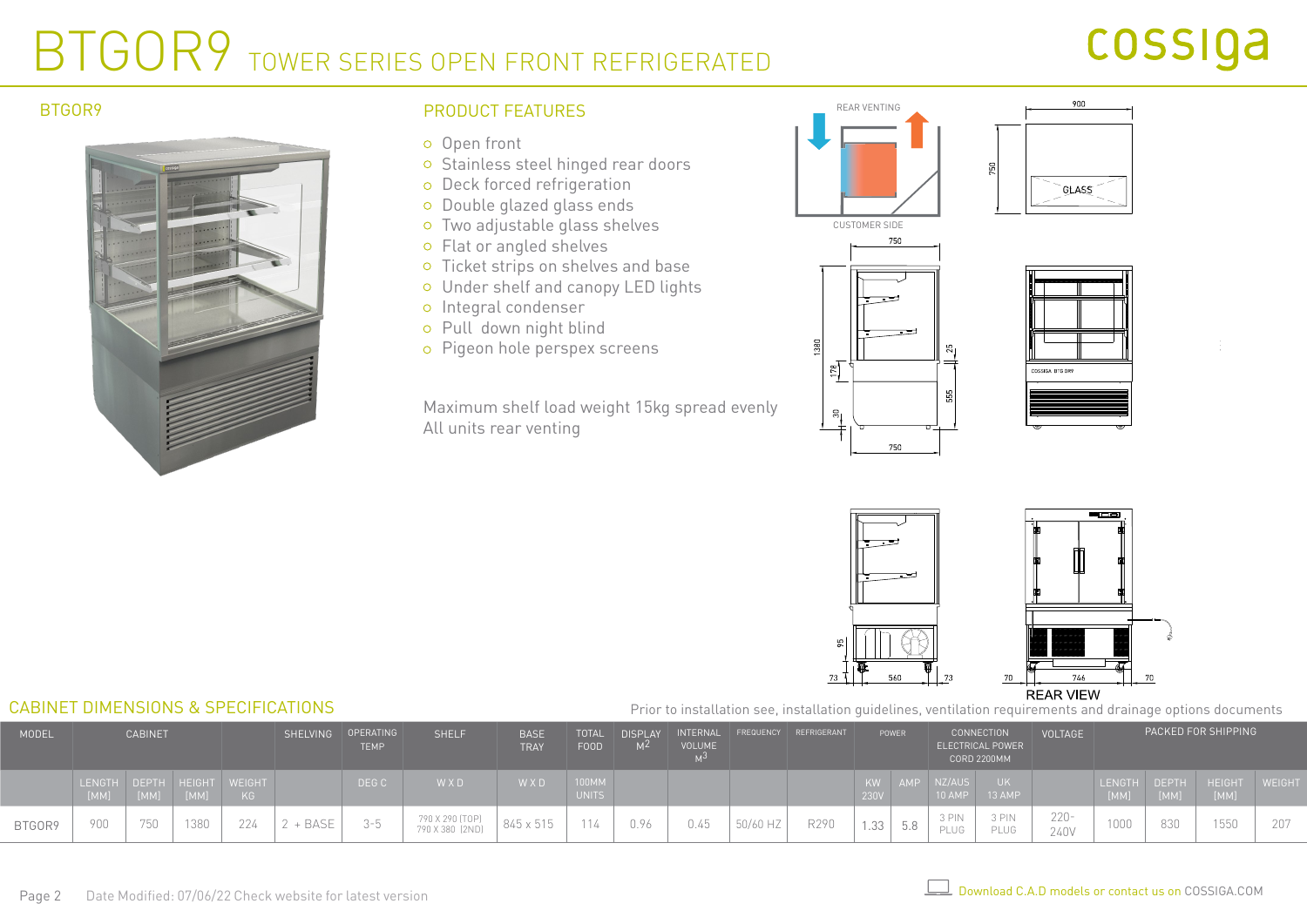### BTGOR12 TOWER SERIES OPEN FRONT REFRIGERATED

## cossiga

#### BTGOR12



### PRODUCT FEATURES THE CONTROL OF REAR VENTING

- o Open front
- o Stainless steel hinged rear doors
- o Deck forced refrigeration
- o Double glazed glass ends
- Two adjustable glass shelves
- Flat or angled shelves
- o Ticket strips on shelves and base
- Under shelf and canopy LED lights
- o Integral condenser
- Pull down night blind
- Pigeon hole perspex screens

Maximum shelf load weight 15kg spread evenly All units rear venting



 $\frac{178}{2}$ 

 $\mathbb{S}_{\mathbb{I}}$ 

750

750









#### **REAR VIEW**

Prior to installation see, installation guidelines, ventilation requirements and drainage options documents

| MODEL   | <b>CABINET</b>        |      |      |                           | SHELVING OPERATING | <b>TEMP</b>    | <b>SHELF</b>                          | <b>BASE</b><br><b>TRAY</b> | <b>TOTAL</b><br>FOOD  | <b>DISPLAY</b><br>M <sup>Z</sup> | INTERNAL<br><b>VOLUME</b> |          | FREQUENCY REFRIGERANT<br>POWER |            | <b>CONNECTION</b><br>ELECTRICAL POWER<br><b>CORD 2200MM</b> |                    | <b>VOLTAGE</b> | PACKED FOR SHIPPING |                       |                      |                 |              |
|---------|-----------------------|------|------|---------------------------|--------------------|----------------|---------------------------------------|----------------------------|-----------------------|----------------------------------|---------------------------|----------|--------------------------------|------------|-------------------------------------------------------------|--------------------|----------------|---------------------|-----------------------|----------------------|-----------------|--------------|
|         | <b>LENGTH</b><br>[MM] | [MM] |      | DEPTH HEIGHT WEIGHT<br>KG |                    | DEG C          | WXD                                   | W X D                      | 100MM<br><b>UNITS</b> |                                  |                           |          |                                | KW<br>230V | <b>AMP</b>                                                  | NZ/AUS<br>$10$ AMP | UK I<br>13 AMP |                     | <b>LENGTH</b><br>[MM] | <b>DEPTH</b><br>[MM] | HEIGHT<br>[MM]  | <b>WEIGH</b> |
| BTGOR12 | 1200                  | 750  | 1380 | 273                       | $2 + BASE$         | $2 - h$<br>U U | 1090 X 2 90 (TOP)<br>1090 X 380 (2ND) | 1145 x 515                 |                       |                                  | 0.60                      | 50/60 HZ | R290                           | 1.74       | $\mathbf{r}$<br>1.6                                         | 3 PIN<br>PLUG      | 3 PIN<br>PLUG  | $220 -$<br>240V     | 1300                  | 830                  | $1 - 1$<br>155U | 255          |

#### CABINET DIMENSIONS & SPECIFICATIONS